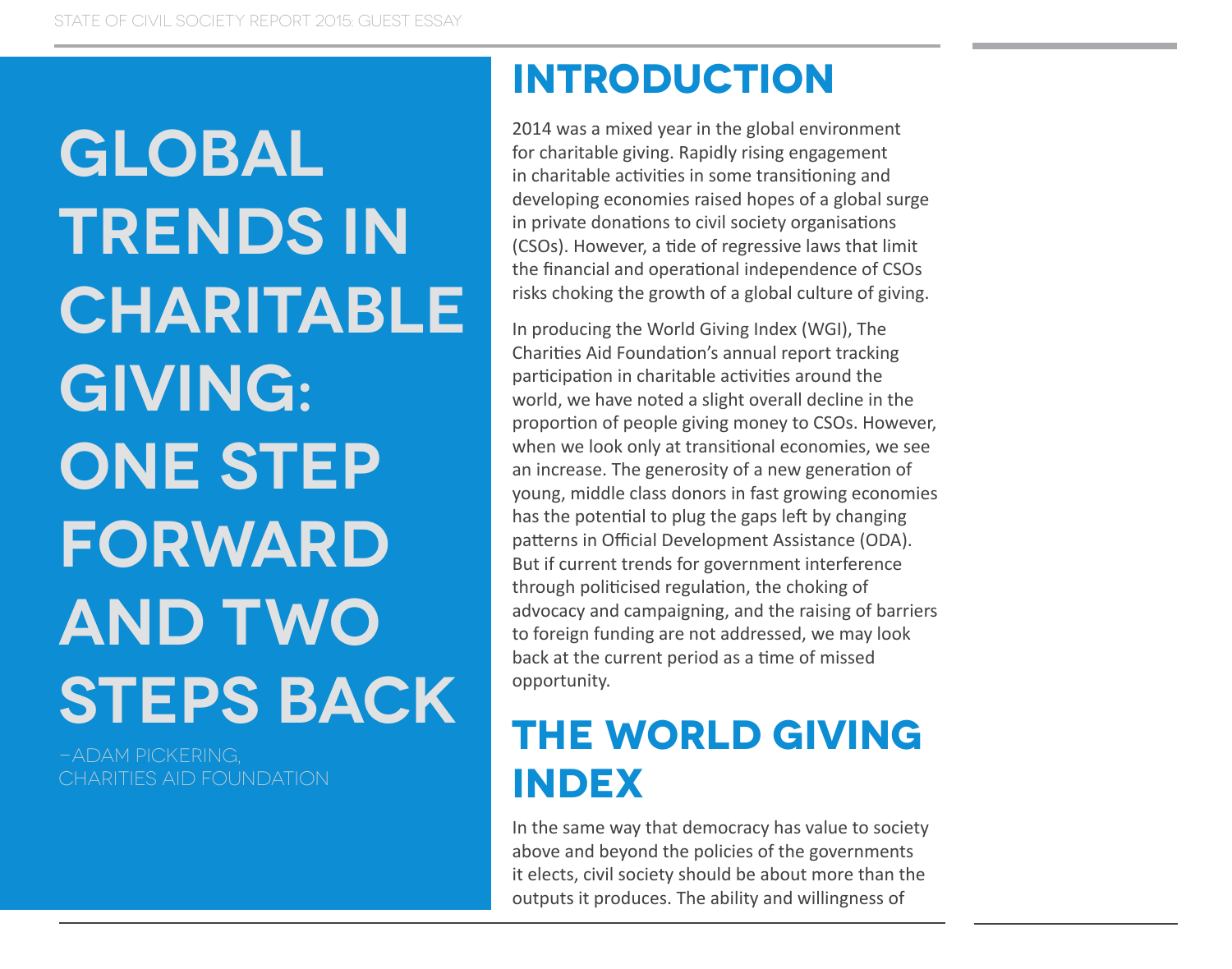citizens, either individually or collectively, to commit their money, time and energy in the support of their chosen cause is fundamental to the existence of civil society. It is for that reason that the findings of the 2014 WGI, in conjunction with a more in depth understanding of global trends in giving and the legal environment in which CSOs operate, should be of interest to all.

The Charities Aid Foundation (CAF) is an international CSO that exists to help improve the environment for, and provide services that facilitate, charitable and philanthropic giving. The WGI, one of our flagship pieces of research, is an annual report that uses Gallup World Poll data to assess the proportion of people who report having given money to charity, volunteered time and helped a stranger in the month prior to being surveyed. These three simple measures are averaged to produce a WGI score on every country where data is available, constituting the world's only index on charitable behaviour. The 2014 WGI, the fifth edition of the report, ranked 135 countries.

The methodology is not complex. We do not weight our data for economic factors; nor do we attempt to factor in country level context. This is deliberate. The simplicity of the methodology allows anyone who reads our index to understand what is being measured, and make their own judgements. In addition, though the tendency to focus on wealth and the amount of money raised for causes is understandable, we believe that the WGI offers an opportunity to recognise the importance of mass engagement in charitable activities.

Myanmar demonstrates the value of this recognition. For a country with a low ranking on the UN Human Development Index (150<sup>th</sup> on the 2014 index) to share the top spot in the WGI with the USA might seem counterintuitive at the surface, but in fact reveals a remarkable truth. In Myanmar, 5% of the population live monastic lives (known as Sangha), which are entirely funded by donations from lay devotees (Sangha Dana) of the Theravada school amongst the mostly Buddhist (88%) population. Perhaps reflecting this, 91% of Burmese people said that they had given money to charity in the month prior to being surveyed - a clear 13 percentage points ahead of Malta, in second place for that measure. In comparison, the USA achieved the same overall WGI score of 64% by performing well across the board. It was the only country to rank in the top 10 for all measures. The highest and lowest ranking countries are as follows.

#### **Table 1. Top 10 WGI 2014 countries**

| <b>RANK</b>     | <b>COUNTRY</b>             |
|-----------------|----------------------------|
| $\mathbf 1$     | <b>Myanmar</b>             |
|                 | <b>USA</b>                 |
| 3               | Canada                     |
| 4               | <b>Ireland</b>             |
| 5               | <b>New Zealand</b>         |
| 6               | Australia                  |
| 7               | <b>Malaysia</b>            |
|                 | <b>UK</b>                  |
| 9               | Sri Lanka                  |
| $\overline{1}0$ | <b>Trinidad and Tobago</b> |

*In the same way that democracy has value to society above and beyond the policies of the governments it elects, civil society should be about more than the outputs it produces.*

*The ability and willingness of citizens, either individually or collectively, to commit their money, time and energy in the support of their chosen cause is fundamental to the existence of civil society.*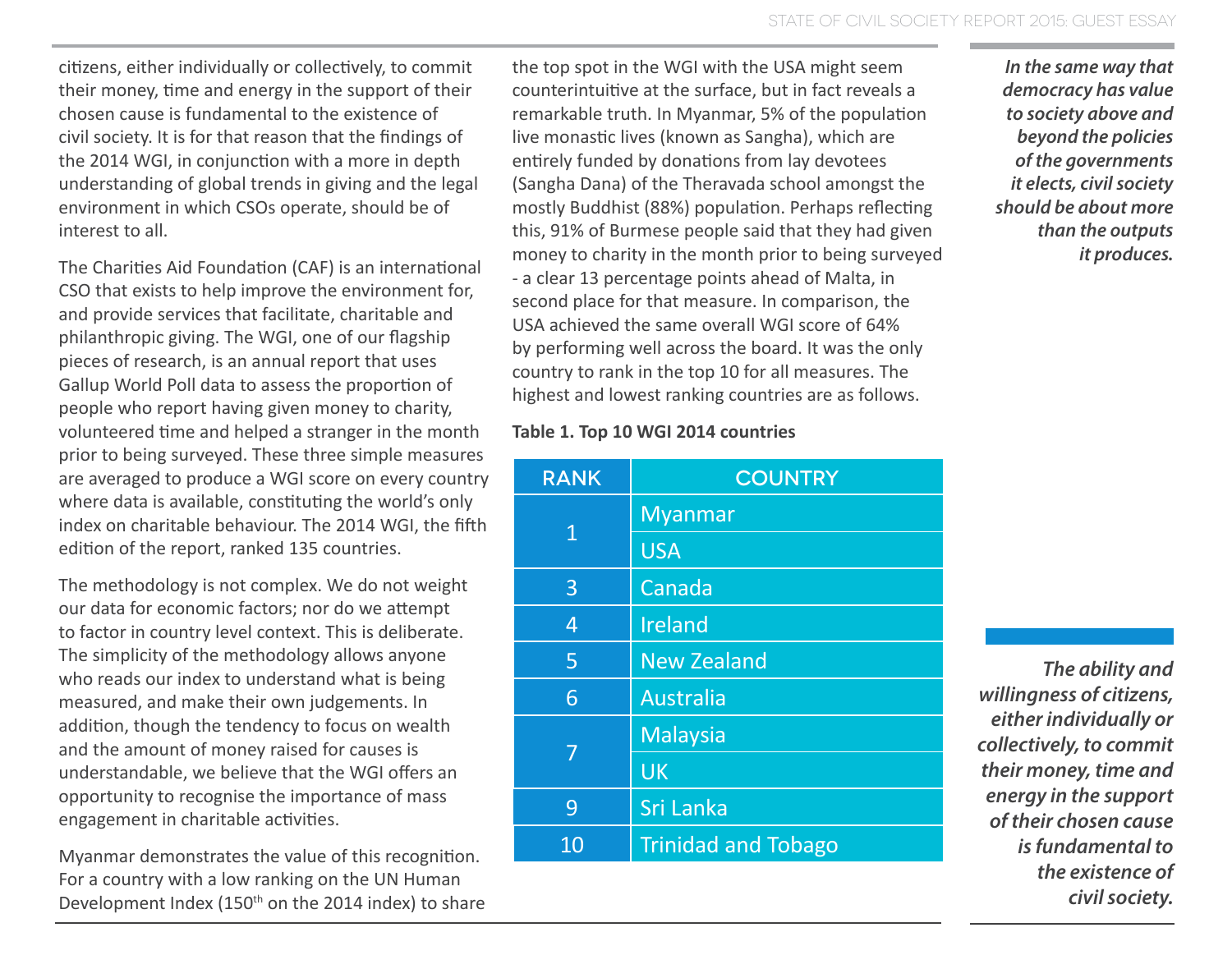#### **Table 2. Bottom 10 WGI 2014 countries**

| <b>RANK</b> | <b>COUNTRY</b>               |
|-------------|------------------------------|
| 126         | <b>Bulgaria</b>              |
|             | <b>Russia</b>                |
| 128         | China                        |
|             | <b>Turkey</b>                |
| 130         | Croatia                      |
|             | Montenegro                   |
| 132         | <b>Ecuador</b>               |
| 133         | <b>Palestinian Territory</b> |
| 134         | Venezuela                    |
| 135         | Yemen                        |

Worryingly, the proportion of people giving money to charity fell slightly in the 2014 index by 0.6 percentage points, which seems to reflect the slight fall in global GDP growth rate reported between 2012 and 2013 (surveys for the 2014 report were carried out in 2013). Analysis of global giving over the past five years shows that our three measures usually rise or fall in unison, dipping in 2009, the year after the 2008 financial crisis, recovering in 2010, and then falling again sharply in 2011, before rising again in 2012 and 2013. Strikingly, even though the percentage of people giving money to charity has fallen slightly in this year's index, the proportion of people volunteering and helping a stranger has improved.

Though fluctuations in the economy clearly seem to have an impact on giving on a global scale, the

2014 WGI also shows that any notion that generosity might be directly linked to wealth is deeply flawed. While there is a relationship between wealth and the proportion of people giving money to charity, that relationship is relatively weak. Just five of the countries in the top 20 are members of the G20, the group representing the world's largest economies. Eleven G20 countries are outside the WGI top 50, and three of these are outside the top 100. Meanwhile eight countries classified by the World Bank as low income nations rank in the top 20 of the WGI.

So while income is certainly a factor in people's ability to engage in charitable activities, there must be deeper underlying conditions driving such divergent WGI data. It is of paramount importance that we gain an understanding of what, if any, are the universal conditions that create an enabling environment for giving, if we are to ensure the future health of civil society around the world as we undergo one of the most dramatic socio-economic transitions in history.

## **Positive trends**

A 2010 report published by the Organisation for Economic Cooperation and Development (OECD) Development Centre contained a stunning projection.<sup>1</sup> It estimated that the number of middle class people, which they defined as, "households with daily expenditures between US\$10 and US\$100 per person in purchasing power parity terms," would increase by 165% by 2030, and that 70% of this growth would occur outside Europe and North America. The first report of CAF's Future World Giving project, which seeks to establish what governments can do to create an enabling environment for giving,

*Strikingly, even though the percentage of people giving money to charity has fallen slightly in this year's index, the proportion of people volunteering and helping a stranger has improved.*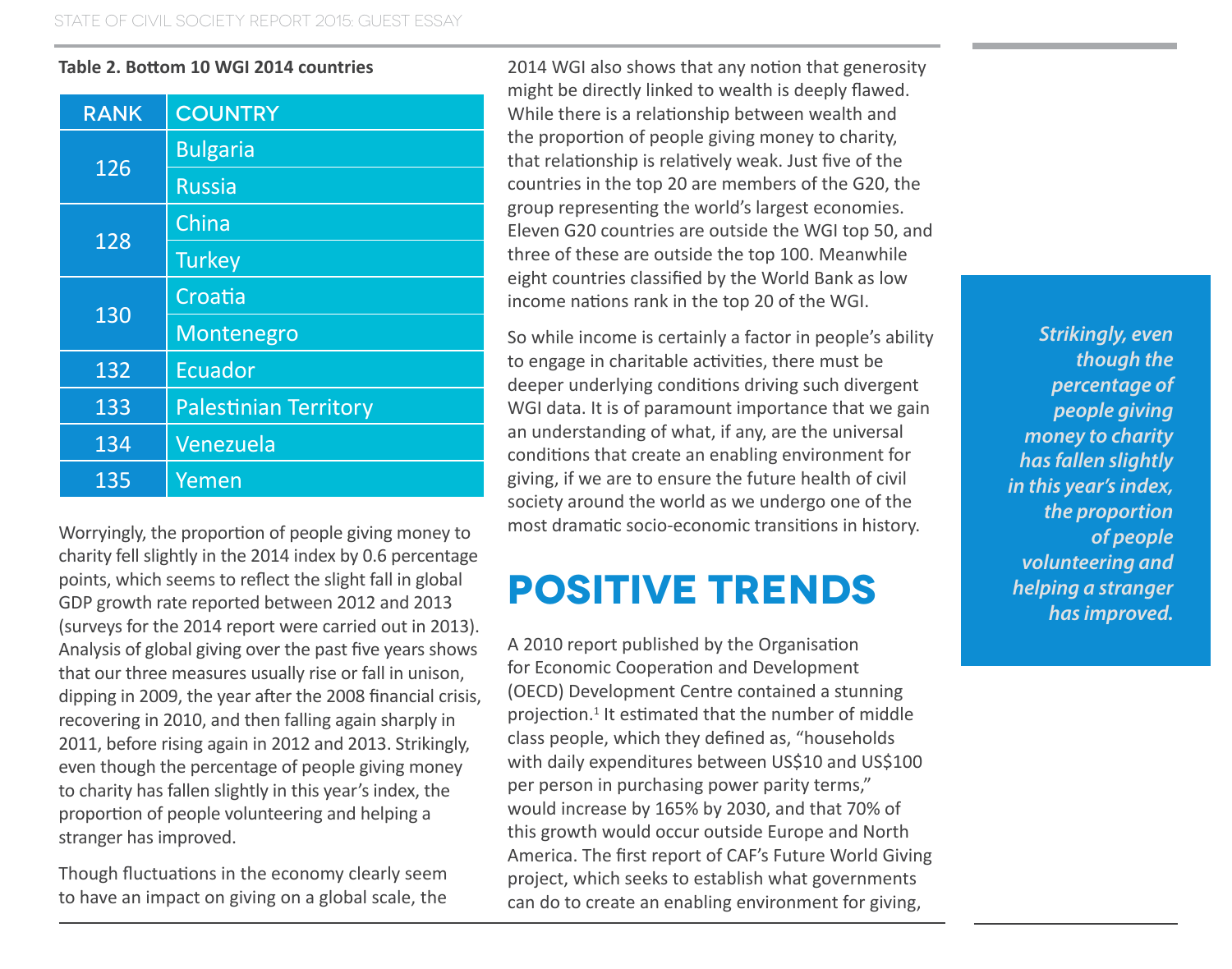extrapolated from this figure to calculate that if this future cohort of middle class people were to dedicate 1% of their expenditure to charitable causes, it could yield a staggering US\$550bn in resources for global civil society.<sup>2</sup> More important still, such mass participation in giving could create a more robust and accountable civil society, with the legitimacy to stand up to power.

There is some cause for optimism that such a future could come to pass. Transitional economies - nations that have developed sufficiently to no longer be considered as developing countries but are not yet on a par with advanced economies - have seen growth in all three measures of generosity in this year's WGI, with the proportion of people donating money to a charity bucking the global negative trend and growing by 2.6%. Populous transitioning economies such as India, Pakistan, the Philippines, South Africa and Vietnam have seen strong growth over the past five years of WGI data. India has added nine percentage points to its score, in terms of the proportion of people giving money to CSOs (28%), and has moved up in the overall rankings from  $71<sup>st</sup>$  place in 2010 to 52<sup>nd</sup>. South Africa, a nation with a strong cultural tradition of giving, on which formal civil society infrastructure could one day flourish, has seen the number of people giving money increase by eight percentage points to 23%, which, added to already strong numbers in helping strangers, has seen it rise from 76th to 34th on the overall rankings over the same period.

There has also been strong growth in charitable engagement in a number of former Soviet and Eastern Bloc countries. Of the 20 nations that have seen the largest increases in the proportion of people

giving money to charity in the past five years, 11 of them were at some point part of the Soviet sphere of influence. In most cases these nations have seen dramatic rises from a low base, due to the almost non-existent status of an independent institutional civil society before the 1990s. The creation and amendment of laws relating to civil society, particularly in nations that have become part of the European Union, may well have helped to spur greater engagement in giving.

The role of young people in driving levels of giving in fast-growing transitioning economies is worth noting. If we look at two groupings often used by economists, the BRICS (Brazil, Russia, India, China and South Africa) and the Next 11 (Bangladesh, Egypt, Indonesia, Iran, Mexico, Nigeria, Pakistan, the Philippines, South Korea, Turkey and Vietnam), we see that the gap between the proportion of 15 to 29 year-olds giving money to CSOs every month and the proportion of older generations doing the same is no greater than five percentage points in any of these countries. Contrast that with the rich countries of the OECD, where the gap between the 15 to 29s and the over 50s is 15 percentage points. Whilst this generation gap may be a cause for concern in wealthier nations, the more balanced contribution of young people in transitioning economies may offer a cause for optimism about the future of civil society in these countries.

### **Negative trends**

The growth in the proportion of people engaging in charitable giving in developing and transitioning economies is timely. ODA by governments has now

*While there is a relationship between wealth and the proportion of people giving money to charity, that relationship is relatively weak. Just five of the countries in the top 20 are members of the G20, the group representing the world's largest economies.*

*Mass participation in giving could create a more robust and accountable civil society, with the legitimacy to stand up to power.*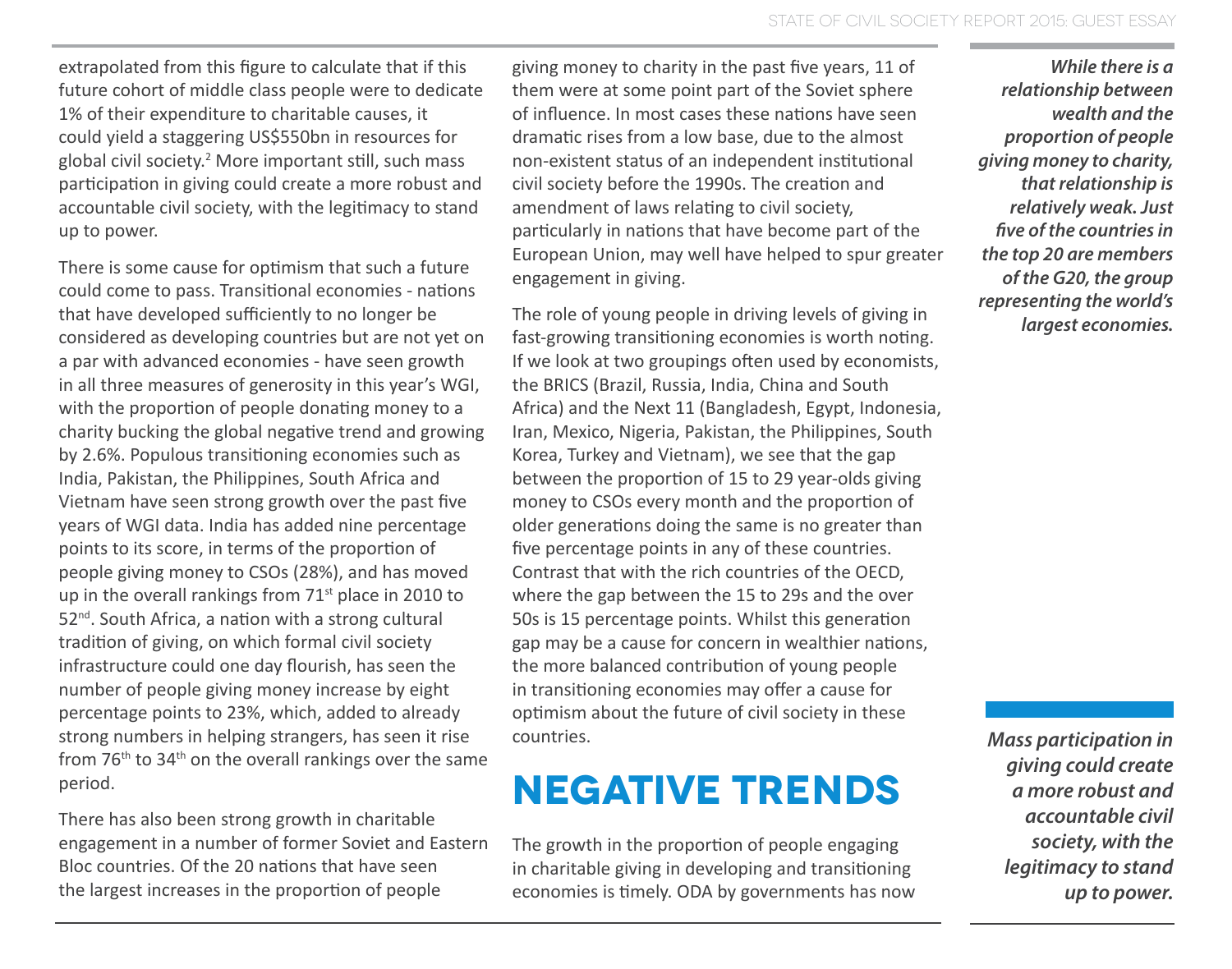recovered to record levels following a sharp fall in the wake of the global financial crisis. However, the profile and nature of that aid is changing. Much of the recent increases in ODA have come in the form of loans rather than grants. Worryingly, aid to two-thirds of Sub-Saharan African countries is projected to decline over the next few years. $3$  In this changing and less predictable context, many CSOs will find it increasingly difficult to find stable project funding from foreign aid agencies. As such, the health and continuing development of domestic, private philanthropy markets will be critical to CSO sustainability in many countries.

For some of the poorest nations, the reduction in ODA has left CSOs in an extremely vulnerable position as

state for funds places much power in the hands of governments. Governments inevitably fund CSOs that deliver against their specific agendas, and as such, the CSO community in a nation where much of the funding comes from the state can be distorted, to the point where the public perceives the independence of CSOs to have been compromised. And these fears may be well-founded: some governments are openly using the threat of losing funding as a way of silencing criticism of government policy, which has a chilling effect on the advocacy activities of CSOs.

The use of public funds to reward CSOs that align well with the agendas of governments might seem logical, and even democratically justifiable, on the surface, but such a conclusion is misguided. Civil society, by

*Worryingly, aid to two-thirds of sub-Saharan African countries is projected to decline over the next few years. In this changing and less predictable context, many CSOs will find it increasingly difficult to find stable project funding from foreign aid agencies.*

they face a funding gap that often threatens their very existence. In some countries this gap has been partially filled by domestic governments, but this brings its own challenges. Government funding for CSOs can of course be very positive. If governments recognise the additional social value that CSOs can bring, and choose to support them with sustainable funding so that they continue their work, the relationship can be mutually beneficial, not least for those the CSO reaches. However, an increased reliance on the

definition, operates outside the state, at the nexus between the public and private spheres. A healthy civil society, including CSOs, should be championed by the state for the benefits that it provides in societal cohesion and wellbeing, and in the improvements it brings to policy development and the governance environment more broadly.

However, increasingly, governments are attempting to take a more narrow view of the value of CSOs, as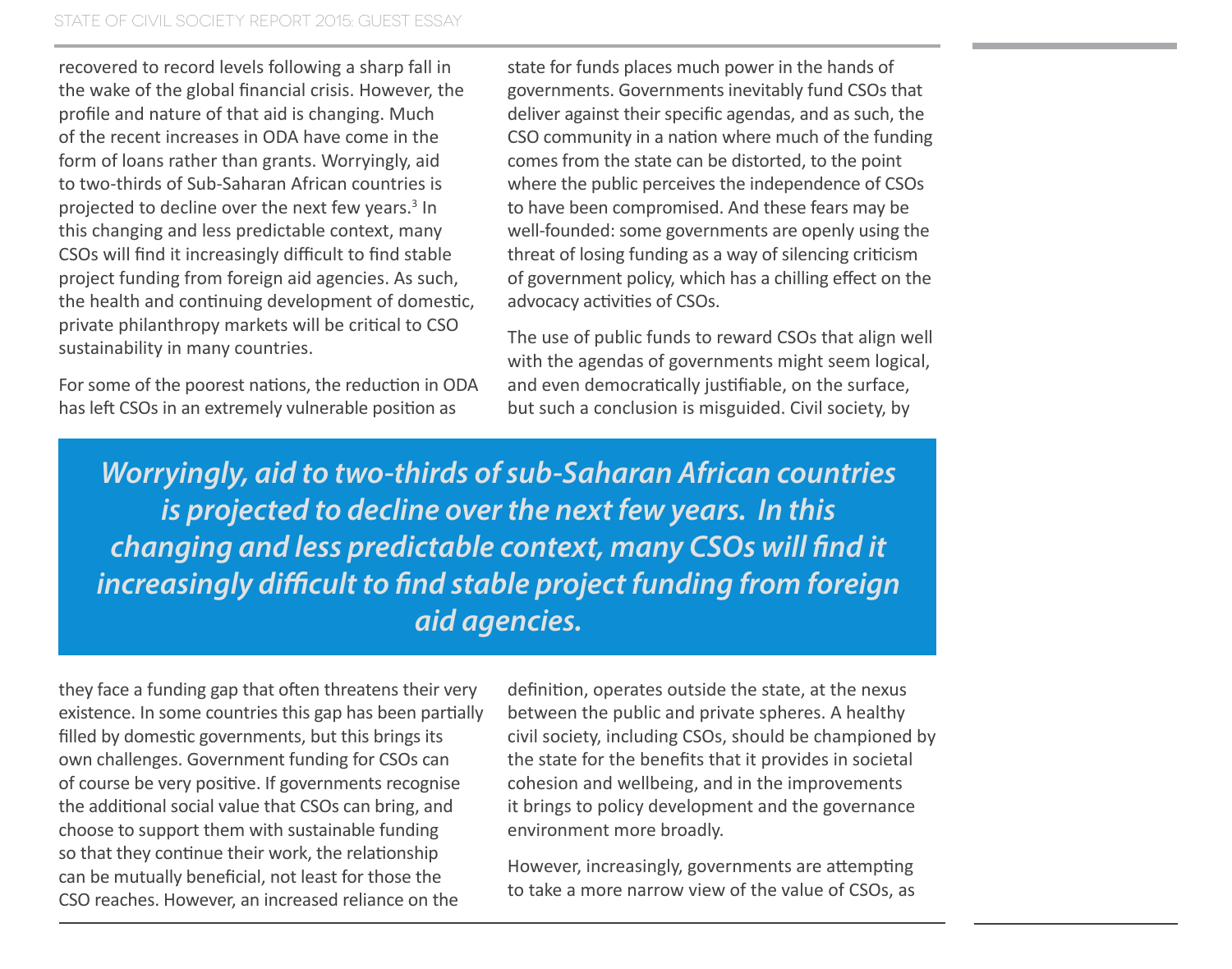delivery agents of public services. Some governments, for example, force all CSOs to register formally. This trend is particularly prevalent in Sub-Saharan Africa, where Uganda, to give one example, makes registration mandatory, and where the NGO Board has full discretion over applications. A number of countries have a very narrow list of causes and activities that are permitted for registered CSOs, a phenomenon that has long been common in the Middle East. Mandatory registration, which creates the counter threat of deregistration, is also becoming prevalent in South East Asia, where a 2013 law in Indonesia, which gives the government the authority to dissolve CSOs, follows in the footsteps of laws in other nations in the region, such as Cambodia.

The use of tax incentives to encourage individuals to give money to CSOs has been shown by Rules to Give By, a recent study by CAF, Nexus and McDermott Will & Emery, to be both widespread and effective. Sixty-six per cent of countries have such incentives in place, and those that do see a higher average proportion of people giving money to charity (33%) than those that do not (21%). This effect is seen at all levels of the economic spectrum.<sup>4</sup> However, many nations, including Brazil, China and Turkey, offer incentives only on donations to CSOs that deliver on specific government projects or agendas. As stated above, while in democratic contexts this might seem a legitimate step for a government to take, it has the consequence of distorting the financial playing field for CSOs and artificially skewing support away from CSOs that might challenge the status quo.

Sadly, much of the regressive policies instituted have at their heart an intolerance of CSO advocacy, when it is critical of government policy. Globally,

there seems to have been a conflation of political advocacy with partisan political and electoral lobbying. To some extent, CSOs could be seen as partially culpable for this, as often we justify the freedoms and financial advantages afforded to CSOs on the basis of the services we provide, rather than on the rights and freedoms within civil society. Any sense that this stems from a reticence by donors about CSOs engaging in advocacy is, however, not supported by evidence. Research by Globescan shows strong support amongst the 15 countries it surveyed, covering every global region, for environmental and social groups 'publically criticising government' (73%) and 'influencing public policies' (67%). Indeed, support for these actions increased by 4% and 6% respectively between 2008 and 2012.<sup>5</sup> Fundamentally, while donors are principally motivated by causes, they give to bring about change. When they don't feel that CSOs are free to utilise all the tools in their armoury, including advocacy, they may be less likely to give.

Finally, one of the most disturbing recent trends in the funding environment for CSOs is the crackdown on the receipt of foreign funding by organisations engaging in advocacy. In 2013, Maina Kiai, UN Special Rapporteur on the rights to freedom of peaceful assembly and association, highlighted "… increased control and undue restrictions" on funding, particularly foreign funding, as one of the issues that he was most concerned about.<sup>6</sup> As reported in CAF's report, Enabling an Independent Not-for-profit Sector,<sup>7</sup> the situation has worsened significantly since then. Following the lead of Russia, nations from across the globe, including Azerbaijan, Egypt, Hungary and Kenya, to name but a few, have taken steps towards restricting the flow of funds from foreign donors to organisations that publicly criticise

*One of the most disturbing recent trends in the funding environment for CSOs is the crackdown on the receipt of foreign funding by organisations engaging in advocacy.*